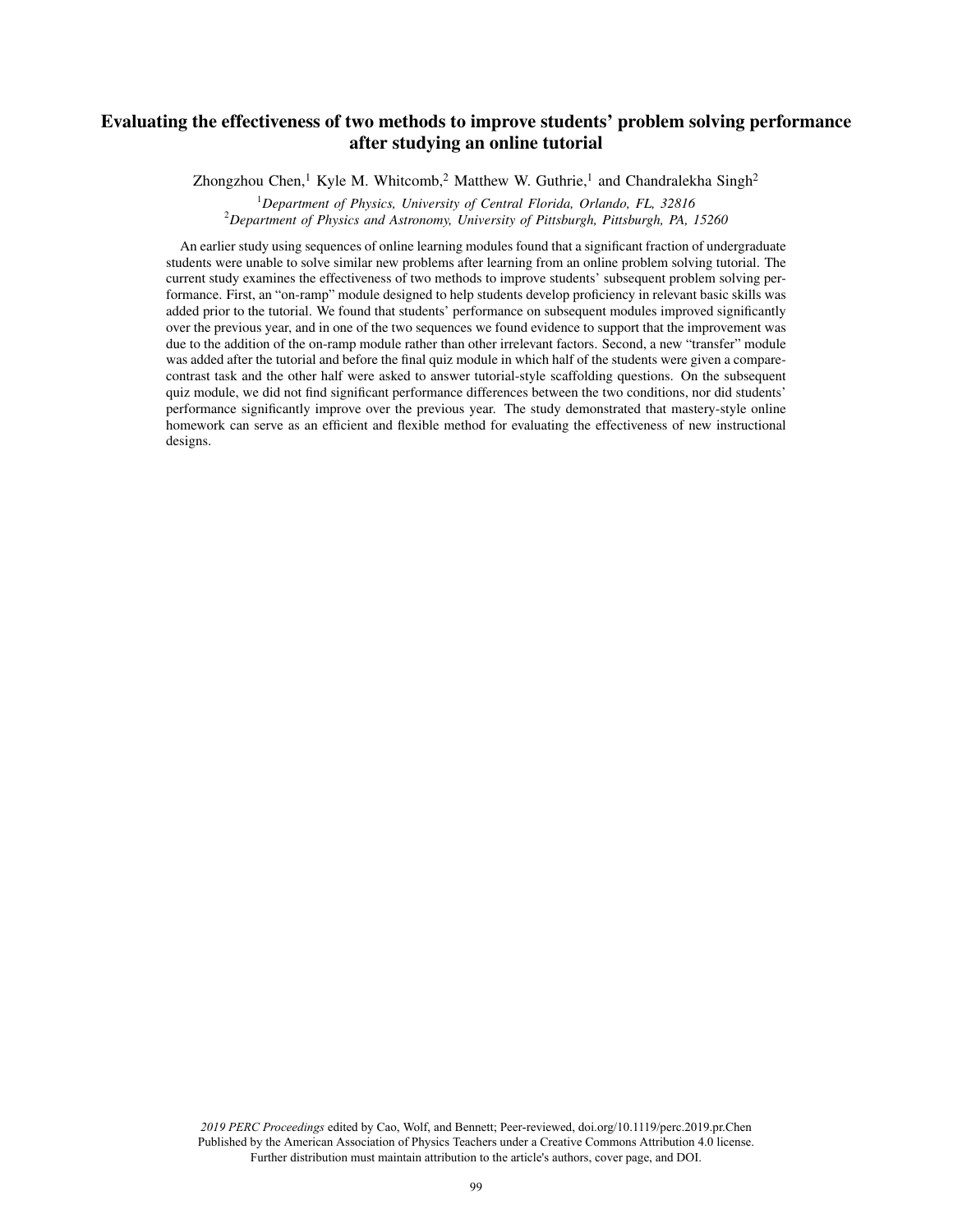### I. INTRODUCTION

Studies in both general human problem solving and problem solving in physics have long shown that it is difficult for novices to transfer the understanding and skills learned in one problem context to a different, new context  $[1-3]$ . In physics, it is well known that novices tend to focus more on superficial differences between problems and pay less attention to deep structural similarities between problems [4]. In an earlier study involving a sequence of three online learning modules, we observed that while most introductory-level college physics students learned to solve a specific problem after engaging with an online problem solving tutorial in the first module, student performance when solving similar problems on two subsequent modules was either unchanged or only slightly improved [5]. In the current study, we tested two strategies for improving student performance on subsequent similar problems following an online tutorial.

First, research in both learning science [6–8] and physics education [9, 10] have shown that explicitly comparing and contrasting multiple examples can be more effective for understanding the common deep structure of the problems compared to studying isolated examples in sequence. The theory predicts that explicitly asking students to compare a new problem to a previously solved similar problem results in better performance on subsequent transfer tasks than only asking students to study features of the new problem.

Second, students' performance in our previous study could have been negatively impacted by a lack of sufficient mastery of one or more basic skills  $[11, 12]$  such as identifying the direction of angular momentum using the right hand rule. Students who are not fluent in those skills may have to devote too many cognitive resources while executing those procedures, leaving insufficient cognitive capacity to process the deeper structure of the problem. Alternatively, students could have implemented a correct problem-solving procedure with a small mistake such as a sign error in one of the steps leading to an incorrect answer. In either case, performance on subsequent similar problems could improve if they had the opportunity to practice and strengthen their basic skills.

Therefore, we will investigate the following two research questions:

- RQ1. Does answering several compare-contrast style questions lead to better performance on a subsequent transfer task compared to completing several guided-tutorial style questions?
- RQ2. Does the addition of an "on-ramp" module designed to develop basic procedural skills improve students' performance on subsequent problem solving tasks?

Both research questions will be answered by analyzing data collected from students' interactions with a sequence of online learning modules, which are assigned as regular homework for students to complete over a period of two weeks. Since students' performance on online homework problems could be impacted by other extraneous factors (e.g., copying answers from various sources  $[13, 14]$ , we will also take



FIG. 1. The sequence of Online Learning Modules (OLMs) designed for this experiment. Each OLM contains an assessment component (AC) and instructional component (IC). Students are required to make at least one attempt on the AC first, then are allowed to view the IC, and then make subsequent attempts on the AC. Modules 1 and 4 were added for the 2018 implementation. Further, students are randomly assigned into groups that receive two different versions of the IC in module 4, a compare-contrast (CC) task and a tutorial (TT).

measures to estimate whether the observed results are biased by certain extraneous factors, as explained in section III.

### II. METHODS

# A. OLM Sequence Structure

The study was conducted using online learning modules (OLMs) [5, 15, 16] implemented on the Obojobo platform [17] developed by the Center for Distributed Learning at the University of Central Florida (UCF). Each OLM contains an assessment component (AC) and an instructional component (IC). Students have 5 attempts on the AC which contains 1-2 multiple-choice problems, and must make at least one attempt before being allowed to access the IC. The IC contains instructional text, figures, and/or practice questions which show the solution to the AC problem on the first attempt either directly (modules 1, 3, and 4) or through a series of scaffolding problems (module 2). A student must either pass the AC or use up all 5 attempts on one module before being allowed access the next module in an OLM sequence. Students' interaction with each OLM can be roughly divided into three stages. In the pre-study (Pre) stage, students must make one or more attempts on the AC prior to accessing the IC. Those who failed during the Pre stage can study the IC during the Study stage, before going into the post-study (Post) stage to make additional attempts on the AC. In 80% of cases, students accessed the IC of each module only once. In the rest of the cases, their two longest IC access events were treated as a single access event, and the rest of the shorter events were neglected from analysis.

Each student is given a total of 5 attempts on each module, one of which is required to be used before accessing the IC. In this study, a student is counted as passing in the Pre stage if the student correctly answers all problems in the AC within 2 attempts Alternatively, the student is counted as passing in the Post stage if they did not pass in the Pre stage and then answered correctly within 2 additional attempts after accessing the IC.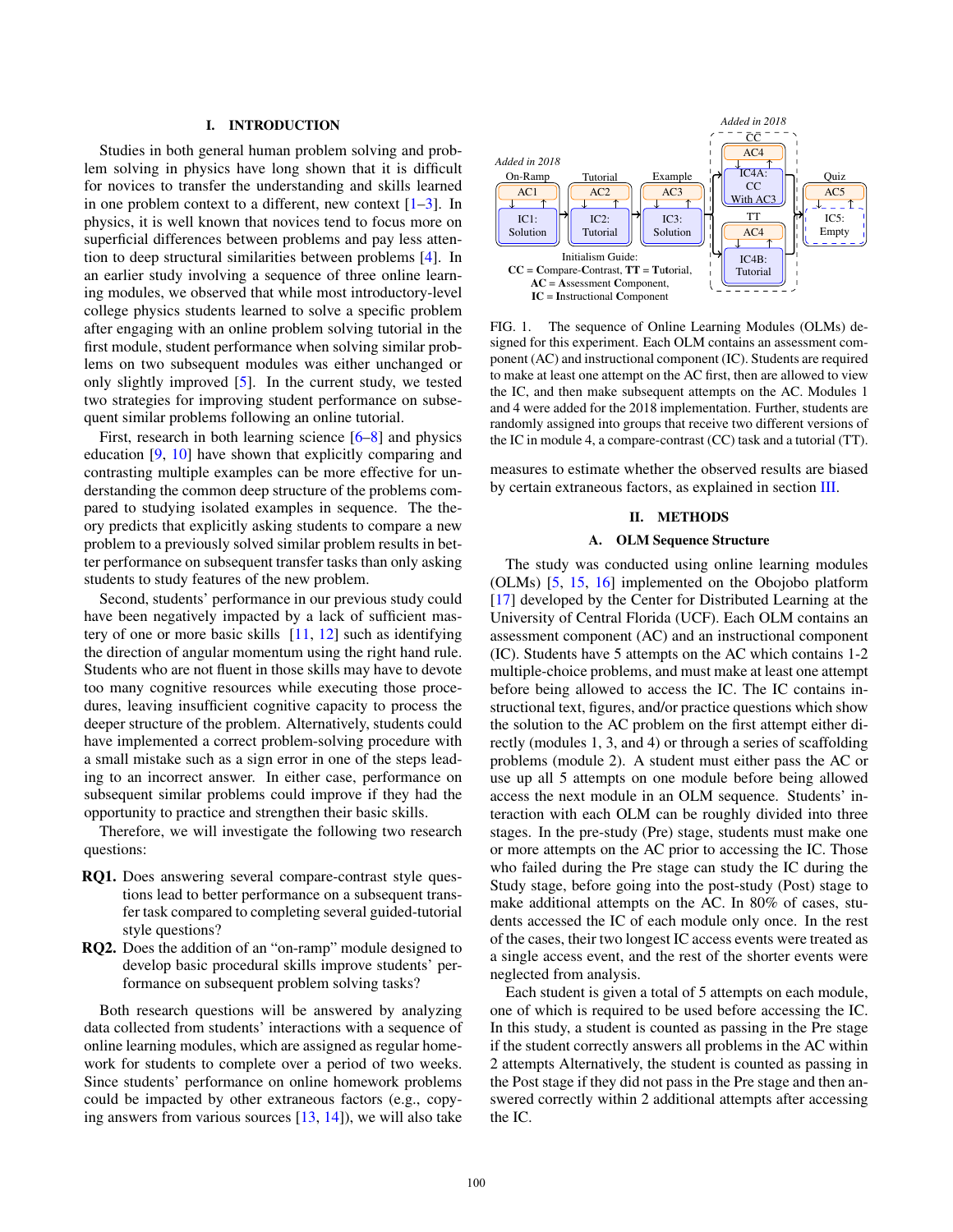<span id="page-2-0"></span>TABLE I. Number of students participating in each OLM sequence, either Rotational Kinematics (RK) or Angular Momentum (AM), in each year, either 2017 or 2018. Since some students do not complete every module, we report both the number of students who accessed any module and the number who accessed every module.

| Year | Sequence | $N$ (any module) | $N$ (every module) |  |  |
|------|----------|------------------|--------------------|--|--|
| 2017 | RK       | 210              | 203                |  |  |
|      | AM       | 202              | 200                |  |  |
| 2018 | RK       | 206              | 199                |  |  |
|      | AM       | 195              | 191                |  |  |

#### B. Study Setup

In Fall 2017, two sequences each containing 3 OLMs (specifically, modules 2, 3, and 5 in Fig. 1) were assigned to roughly 200 students (see Table [I\)](#page-2-0) enrolled in a calculusbased introductory physics class at UCF. The ACs of each OLM contain one problem that can be solved using the same physics principle. The IC of the first OLM contains an online tutorial for the problem in the AC, developed by DeVore and Singh [18, 19]. The IC of the second OLM contains a worked solution to the AC problem, and the IC of the last OLM is empty since the last module is intended to serve the role of a quiz. The first sequence is on rotational kinematics (RK), involving Atwood machine type problems with blocks hanging from massive pulleys. The second sequence is on conservation of angular momentum (AM), involving angular collision problems such as a girl jumping onto a merry-go-round.

The two OLM sequences were modified as follows and implemented again in Fall 2018 by the same instructor to roughly another 200 students (see Table [I\)](#page-2-0). To investigate RQ1, we added a new module (module 4 in Fig. 1) in the 2018 implementation between the worked-example module and the quiz module. The AC for this module consists of a new problem that shares the same deep structure as the problem in the previous module, but differs in surface features. The IC for this module comes in two different formats. The compare-contrast (CC) format asks students to first study the solutions of current module's AC (that they just attempted) and of the previous module's AC, then answer 2-3 practice questions comparing the similarities and differences in the solutions of both problems. Each question asks students to select from a list of physics equations the ones that can either be applied to both problems, or are only applicable to one of the problems. In the tutorial (TT) format, the problem in the AC is broken down into 2-3 tutorial-style sub-problems with solutions given. The student population is divided into two groups with matching average score on a previous midterm exam. Each group is presented with one format of the IC in the RK sequence, and the other format in the AM sequence. RQ1 can be answered by comparing the performance of students in the two groups on the AC of the Quiz module.

To investigate RQ2, we require students to complete an "on-ramp" module (module 1 in Fig. 1) prior to accessing the tutorial module, with the intention to develop or refresh one or more basic procedural skills necessary for solving the problem in the tutorial module. For the RK sequence, the onramp module presents students with two of the simplest form of Atwood machine problems, involving one or two blocks hanging at the same radius from a single massive pulley. Those problems are intended for students to focus on practicing writing down multiple parallel equations, including applying Newton's second law to both the hanging blocks and the pulley and stating the constraint conditions, without being distracted by a more complicated problem setup. The problems are placed in the AC of the module, while their solutions are in the IC. For the AM sequence, students commonly have difficulty with calculating both the magnitude and the sign of the angular momentum of an object traveling in a straight line about a point that lies off of the line. Therefore, the on-ramp module involves practice problems focusing on developing that particular skill. RQ2 can be answered by measuring students' performance on their AC attempts on the following two modules (tutorial and worked example), especially in the Pre stage of each module, and comparing the performance of the Fall 2018 student population with that of the Fall 2017 population, who did not receive the on-ramp module.

Data analysis, statistical testing and visual analysis are conducted using R  $[20]$  and the tidyverse package  $[21]$ .

# III. RESULTS

To answer RQ1, we calculated and compared the passing rates on the Quiz module of Fall 2018 students subjected to either the CC or the TT conditions on module 4, and found no statistically significant differences between the two groups in either sequence. Considering that some students may not have fully engaged with the IC of module 4, we conducted the same comparison among students who spent a "sufficient" amount of time studying the IC of module 4. Since the distribution of study duration on the IC is approximately lognormal, we considered two definitions for "sufficient" time studying the IC: 1) more than the log-mean of study duration and 2) more than one standard deviation below the logmean of study duration. In neither OLM sequence did we find any statistically significant differences between the two conditions in the passing rates of any ACs, including the Post stage of module 4 and the Quiz module.

To investigate the effects of the on-ramp module and answer RQ2, we first plotted passing rates on the Pre and Post stage AC attempts of each module in Fig. 2 for students in both Fall 2017 and Fall 2018. The Pre passing rates are calculated based on all students who attempted the module, while the Post passing rates are calculated only for those who failed in Pre (i.e., the pass rates reported for Post are not cumulative). Note that since modules 1 and 4 were added in 2018, the 2017 population does not have data for those modules. Furthermore, since the IC of the Quiz module was empty, we did not distinguish between Pre and Post stage attempts when analyzing its passing rates. Lastly, since we did not find any differences between the CC and TT conditions on module 4, the two groups were combined in this analysis.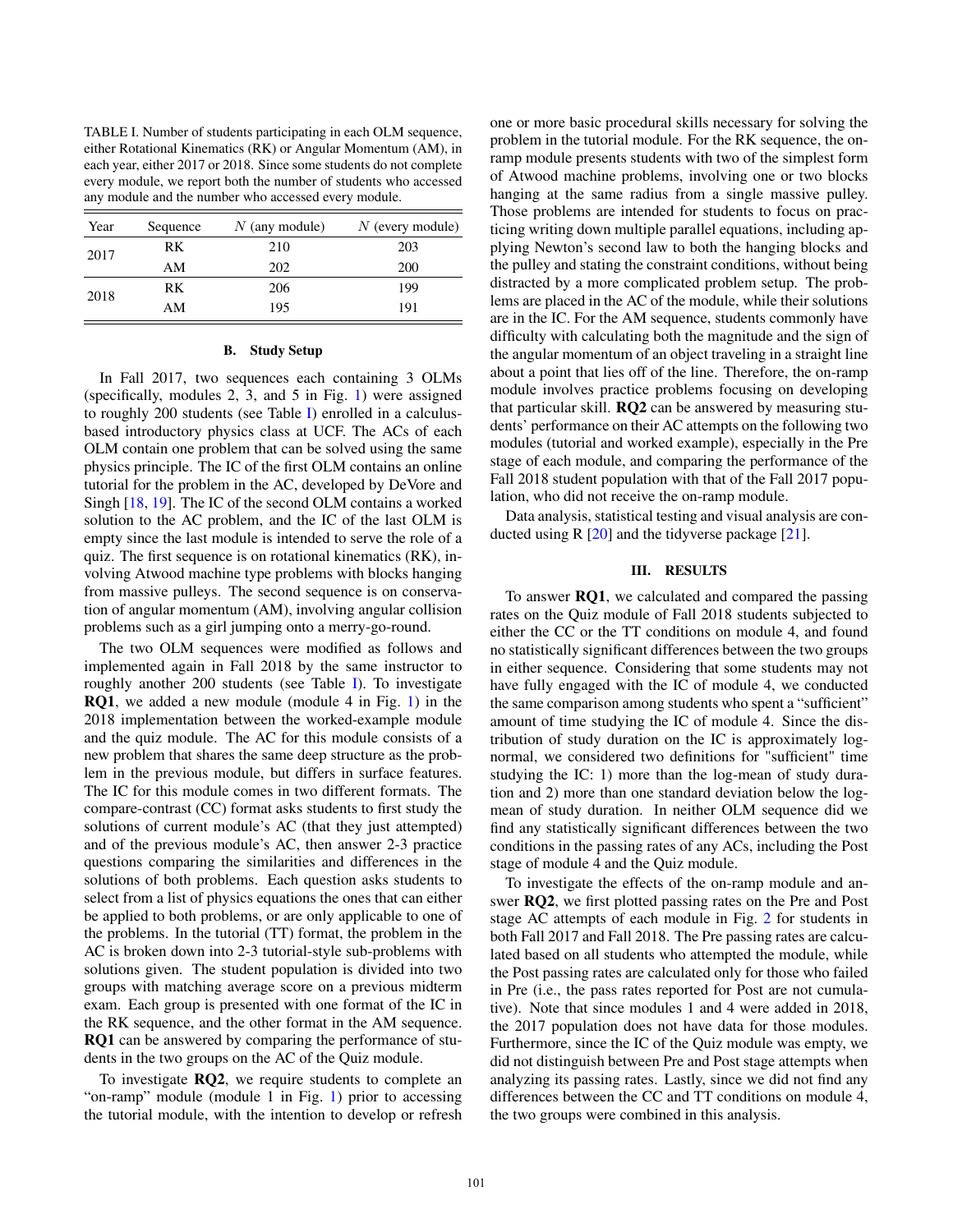

<span id="page-3-0"></span>FIG. 2. The passing rates on each assessment for the two OLM sequences. Passing rates are calculated as the fraction of students who attempt the assessment and pass within two attempts, and plotted along with their standard error. Passing rates on Post assessments are calculated only for those who did not pass in Pre.

<span id="page-3-1"></span>TABLE II. Findings of student performance differences from 2017 to 2018. The left side compares overall pass rates from 2017 to 2018 while the right compares pass rates separately for students whose first attempt duration was  $\leq 30$  s or  $> 30$  s. Due to the elevated Type II error caused by the large number of tests performed, we report the p-values adjusted by the Holm-Bonferroni method [22]. Tests with  $p_{\text{adj}} > 0.10$ are not shown except AM Tutorial Pre and AM Tutorial Post, which are included as context for the corresponding entries on the right side.

| Population | Assessment             | 2017      | 2018      | $p_{\rm{adj}}$ | 1st Attempt | Assessment             | 2017      | 2018      | $p_{\text{adi}}$ |
|------------|------------------------|-----------|-----------|----------------|-------------|------------------------|-----------|-----------|------------------|
|            |                        | Pass Rate | Pass Rate |                | Duration    |                        | Pass Rate | Pass Rate |                  |
| All        | <b>RK</b> Tutorial Pre | 22%       | 38%       | 0.01           | $>$ 30 s    | <b>RK</b> Tutorial Pre | 20%       | 40%       | 0.02             |
| All        | RK Example Pre         | 23%       | 45%       | < 0.01         | $>$ 30 s    | RK Example Pre         | 22%       | 51%       | ${}< 0.01$       |
| All        | AM Tutorial Pre        | 49%       | 61%       | 0.48           | $<$ 30 s    | <b>AM</b> Tutorial Pre | 42%       | 68%       | 0.06             |
| All        | AM Example Pre         | 63%       | 77%       | 0.12           | $<$ 30 s    | AM Example Pre         | 48%       | 75%       | 0.05             |

As shown in Fig. [2,](#page-3-0) Fall 2018 students had higher passing rates than Fall 2017 students in every module common to both years, though many of these differences were not statistically significant. To examine the significance of the differences, we conducted Fisher's exact test on each pair of passing rates common to both 2017 and 2018. Due to the large number of tests performed throughout the analysis which can cause elevated Type II error, the p-values were adjusted using the Holm-Bonferroni method [22]. Of the ten such tests conducted, only two were significant after p-adjustment, namely RK Tutorial Pre and RK Tutorial Post, as seen on the left side of Table [II.](#page-3-1) AM Tutorial Pre and AM Tutorial Post, despite being non-significant after p-adjustment, are also included as context for the corresponding entries on the right side of the table. To ensure that the observed differences were not caused by the student population in 2018 being in general stronger than the student population in 2017, we checked their scores on four common problems given on a classroom exam that was administered shortly before students were assigned the modules. On none of the problems did 2018 students outperform the 2017 students.

As mentioned in section I, one extraneous factor that could have contributed to the observed differences is that some students may have obtained the answers to the problems from other sources. A thorough and complete investigation of such phenomena, such as in  $[13]$  is far beyond the scope of the current paper. However, we can still make a less precise estimation by assuming that students who spent less than 30 seconds are much less likely to have actually solved the problem. If the observed improvement in performance were due to increase in problem solving skills, then the difference should not be observed among students who spent less than 30 seconds on their attempts.

In order to determine whether or not the improvements observed in Fig. [2](#page-3-0) occurred among students who seriously attempted the problem, we performed the same analysis on students who spent  $\leq 30$  s and  $> 30$  s on their AC attempts separately, and listed the results that are either significant or marginal at the  $\alpha = 0.05$  level after p-value adjustment on the right side of Table [II.](#page-3-1) On both RK Tutorial and RK Example modules, the differences in Pre stage passing rates remain significant for the  $> 30$  s population, but not the  $\leq 30$  s population. On the other hand, for the same two modules in the AM sequence, the differences were only marginally significant for the  $\leq 30$  s population after p-value adjustment.

# IV. DISCUSSION

For RQ1, we found no statistically significant differences in subsequent Quiz module performance between students subjected to the CC and TT conditions. There are several possible explanations for this observation. First, unlike many previous studies that relied on explicit self-explanation [6, 9, 10], the current implementation of the compare-contrast tasks via multiple choice problems may not be sufficient to engage many students in an authentic and productive comparecontrast process. Second, the current compare-contrast prob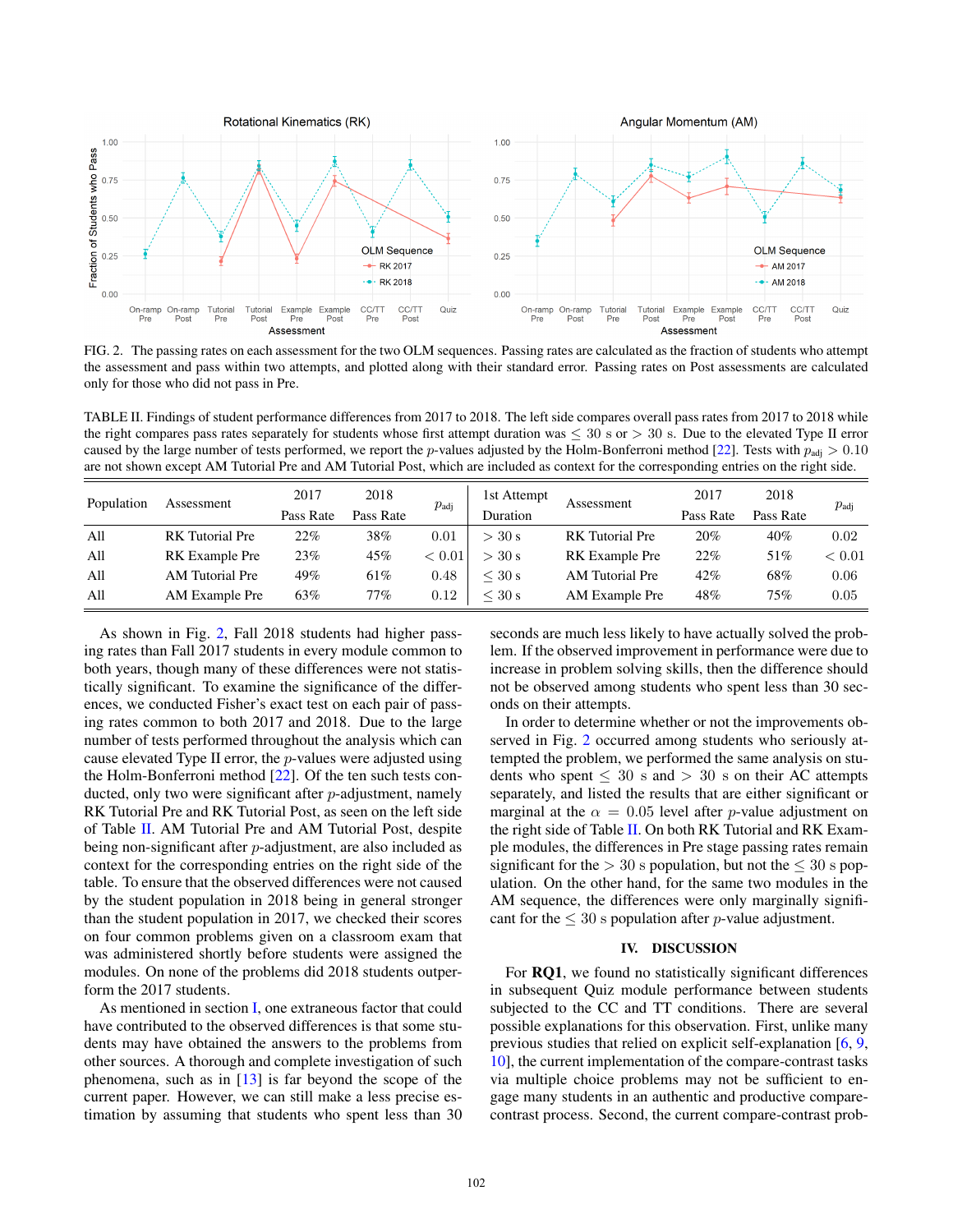lems focused on identifying the correct mathematical expression applicable in each situation which may have encouraged rote memorization and a "plug-and-chug" approach. Future implementations may explore more effective ways to focus on contrasting surface feature differences and comparing deep structure similarities. Finally, the current study design used the Quiz module as the sole assessment for detecting potential differences between the CC and TT conditions. The problems in the Quiz modules could have insufficient discrimination power to detect any differences between the groups.

For RQ2, the consistent and significant increase in passing rate from 2017 to 2018 in the Pre stages of the RK Tutorial and RK Example modules serve as evidence for the benefit of the on-ramp module, since students have not yet accessed the ICs of the modules while in the Pre stage. The fact that the improvement is significant for the  $> 30$  s group and not for the  $\leq 30$  s group further suggests that the improvement is likely due to actual increase in problem solving ability, rather than extraneous factors. On the other hand, the overall differences in the AM sequence are not only non-significant after p-adjustment, but also mainly due to the increased passing rate in the  $\leq 30$  s group as seen in Table II. This observation suggests that the benefit of an on-ramp module is not uniform, and can depend on various other factors such as content, assessment and the implementation. However, we note that in both the RK and AM sequences, Fig. 2 shows several 10-15% passing rate improvements in 2018 over 2017. The differences are not all significant after p-adjustment in the current study, thought some of them may turn out to be meaningful improvements in future studies with larger sample size.

Another noteworthy observation is that, despite the addition of two new modules, the improvement in passing rates over the 2017 population on the RK Quiz module is marginal at best (and non-significant after  $p$ -adjustment), and insignificant for the AM Quiz module. For the RK sequence, it is likely that Atwood machine problems remain very challenging for the student population involved, since the RK Quiz module passing rate remains at 50%, despite the improvements seen on previous modules. For the AM sequence, however, it could be that the problems are not challenging enough, since the AM Quiz module passing rate in 2017 was already at 75%, leaving little room for further improvement. In addition, there is a noticeable drop in passing rate on AM Module 4 Pre, compared to the Pre stage of the two preceding modules. More careful analysis shows that most wrong answers concentrated on one of the distractors which is written in a potentially confusing way. This may have negatively impacted the effectiveness of AM Module 4.

Overall, our observations suggest that even when instructional resources are created based on well established principles from learning science, their effectiveness can be highly sensitive to implementation details and other factors such as the difficulty of the content. This observation calls for new methods that can quickly evaluate the effectiveness of new instructional materials and pedagogical innovations in order to reliably improve the quality of instruction. The current study demonstrated two such methods using OLM sequences and analysis of student log data. The first is a controlled AB experiment conducted in a single course, similar to the design in two previous studies [5, 23]. The second method involves implementing improved instructional design in the same class for consecutive years.

Compared to conventional clinical or classroom experiments, both new methods are much easier to implement and replicate, allow more flexibility in study design, and provide rich information on students' learning behavior that could support in-depth data analysis. The first method has the advantage of reducing the number of extraneous impacting factors, but it is also more disruptive for students and more logistically complicated to implement. It also resulted in a smaller sample size since each group contains only half of the class population. The second method provides a sample size of two class populations and is far less intrusive to implement as part of normal instruction. However, the results are subjected to the influence of more extraneous factors, which require sophisticated data analysis procedures to validate.

### A. Future directions

Several follow up analyses can be carried out in the future to gain new insight into the current results and address some of the shortcomings of the current study. For instance, the current analysis for most part did not take into account the variation in students' level of engagement with the instructional material, as some students spent significantly less time studying the IC than others. Future analysis could probe the relationship between the level of engagement with the IC and students' performance on subsequent problem-solving task.

Furthermore, since the passing rate on the Pre stages for each module are used as a measure of the effectiveness of instruction, future studies should investigate what fraction of students took the initial attempts seriously before accessing the IC. Preliminary analysis on the duration of the attempts has shown that some students seem to consistently submit a random guess on their first attempt, perhaps since they know that the IC will guide them towards solving the AC problem. Since this type of behavior significantly reduces the validity of using Pre stage attempts as assessments, future studies need to explore methods to encourage serious problem solving, such as providing small amounts of credit incentives.

Finally, an important topic for future analysis is to examine whether the observed benefits of new interventions are uniform across the student population or selectively benefit students of, e.g., certain demographic backgrounds.

### ACKNOWLEDGMENTS

The authors would like to thank the Learning Systems and Technology team at UCF for developing the Obojobo platform. This research is partly supported by NSF Award No. DUE 1845436.